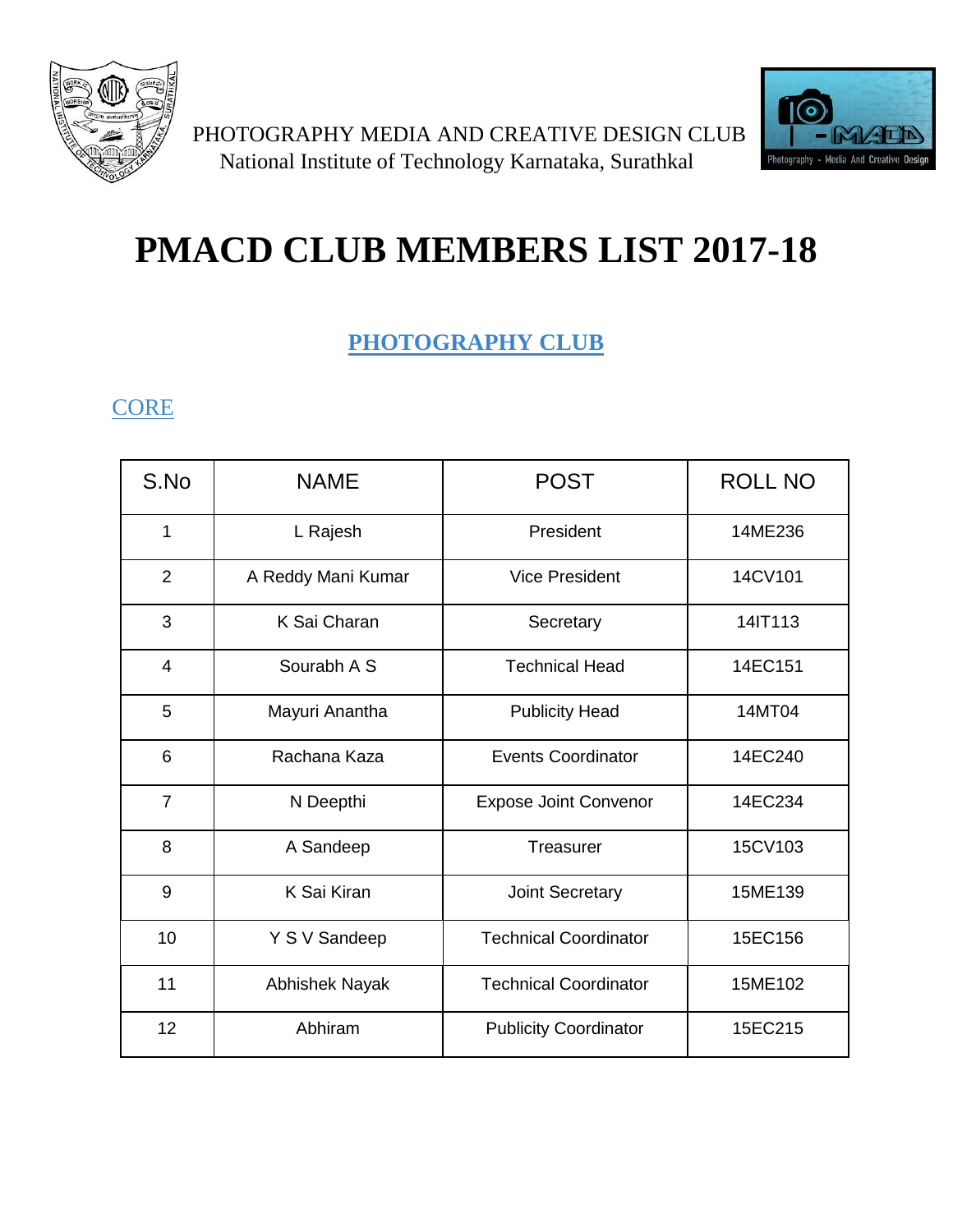#### EXECUTIVE MEMBERS

| S.No           | <b>NAME</b>           | <b>ROLL NO</b> |
|----------------|-----------------------|----------------|
| $\mathbf{1}$   | Vanka Sai Ramesh      | 14EC253        |
| $\overline{2}$ | <b>B Neeraj Kumar</b> | 14CV210        |
| 3              | M Sai Nikhil          | 14EE224        |
| 4              | K Pradeep Chandra     | 14EC124        |
| 5              | Ankita Singh          | 14EC208        |
| 6              | K Sai Ronit           | 14IT217        |
| $\overline{7}$ | M Chakradhar          | 14ME241        |
| 8              | <b>Rishit Kuber</b>   | 14ME260        |
| 9              | K Anudeep             | 14EC209        |
| 10             | Vindhya K             | 14CH23         |
| 11             | S Ajay Kumar          | 14EE149        |
| 12             | Yeshaswini N          | 14CV253        |
| 13             | M Revanth Reddy       | 15EC128        |
| 14             | <b>Philip Mathew</b>  | 15EE135        |
| 15             | Sree Harsha G         | 15MT36         |
| 16             | N Naresh Prasad       | 15ME241        |
| 17             | Durga Prasad          | 15MT40         |
| 18             | Abijith Kamath        | 15EE201        |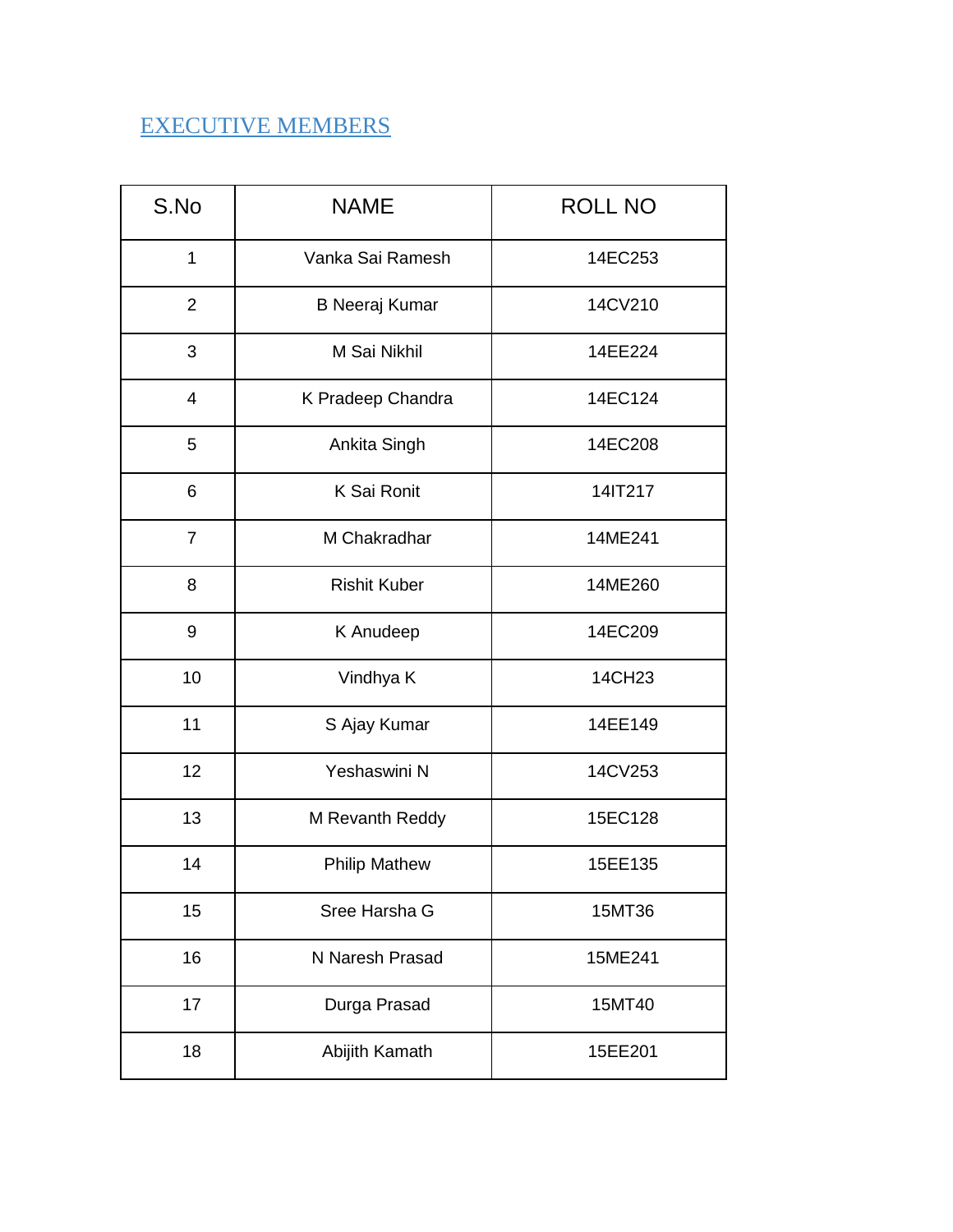| 19 | Sharon P Simon     | 15EE246 |
|----|--------------------|---------|
| 20 | Sangam Pradeep     | 15MN35  |
| 21 | Chandaka Harika    | 15CV211 |
| 22 | M P Kaamakshee     | 15EC123 |
| 23 | M N S Gopi Krishna | 15CO127 |
| 24 | J Ganesh           | 15MN12  |
| 25 | Saju Monsy         | 16CV233 |
| 26 | Meenakshy Ganesan  | 16EE233 |
| 27 | Vaibhav Murali     | 16EC151 |
| 28 | Prathamesh Jadhav  | 16ME128 |

# NEW RECRUITS

| S.No           | <b>NAME</b>            | <b>ROLL NO</b> |
|----------------|------------------------|----------------|
| 1              | Deepu S P              | EC14FV10       |
| 2              | Yadhunandan M E        | GT16F01        |
| 3              | Lokesh K               | 15ME219        |
| 4              | Sai Priya D            | 15CO116        |
| 5              | A S Abhilash Laxmidhar | 16ME101        |
| 6              | Akhil D                | 16EE215        |
| $\overline{7}$ | Ambati Mahesh          | 16EE106        |
| 8              | D K Sunil Kumar        | 16MN10         |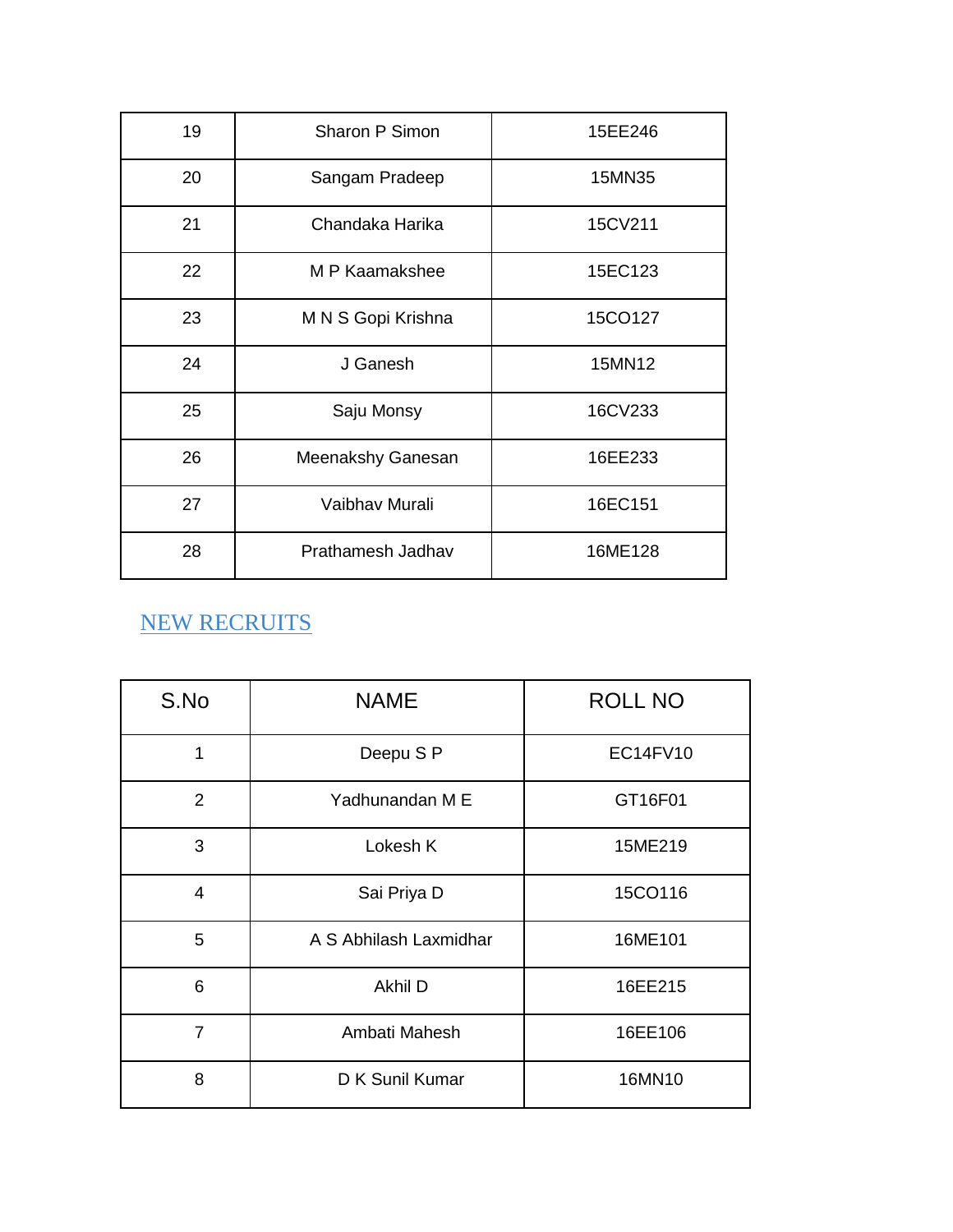| 9  | Indra Sena Reddy K  | 16EE122 |
|----|---------------------|---------|
| 10 | J V Pavan Thrisol   | 16EE119 |
| 11 | Krishitva C R       | 16CV123 |
| 12 | K Lasya             | 16MT10  |
| 13 | Kunal M             | 16CO227 |
| 14 | Kirankumar Mashetti | 16MN15  |
| 15 | M Sravani           | 16CO229 |
| 16 | S Sushma            | 16EE247 |
| 17 | Supriya Talluri     | 16IT142 |
| 18 | T Sai Jagdeesh      | 16CH28  |
| 19 | Amit Vijayan        | 17CV104 |
| 20 | Derek Joel George   | 17EC214 |
| 21 | Raunak Batar        | 17IT232 |
| 22 | Sourav <sub>K</sub> | 17EE243 |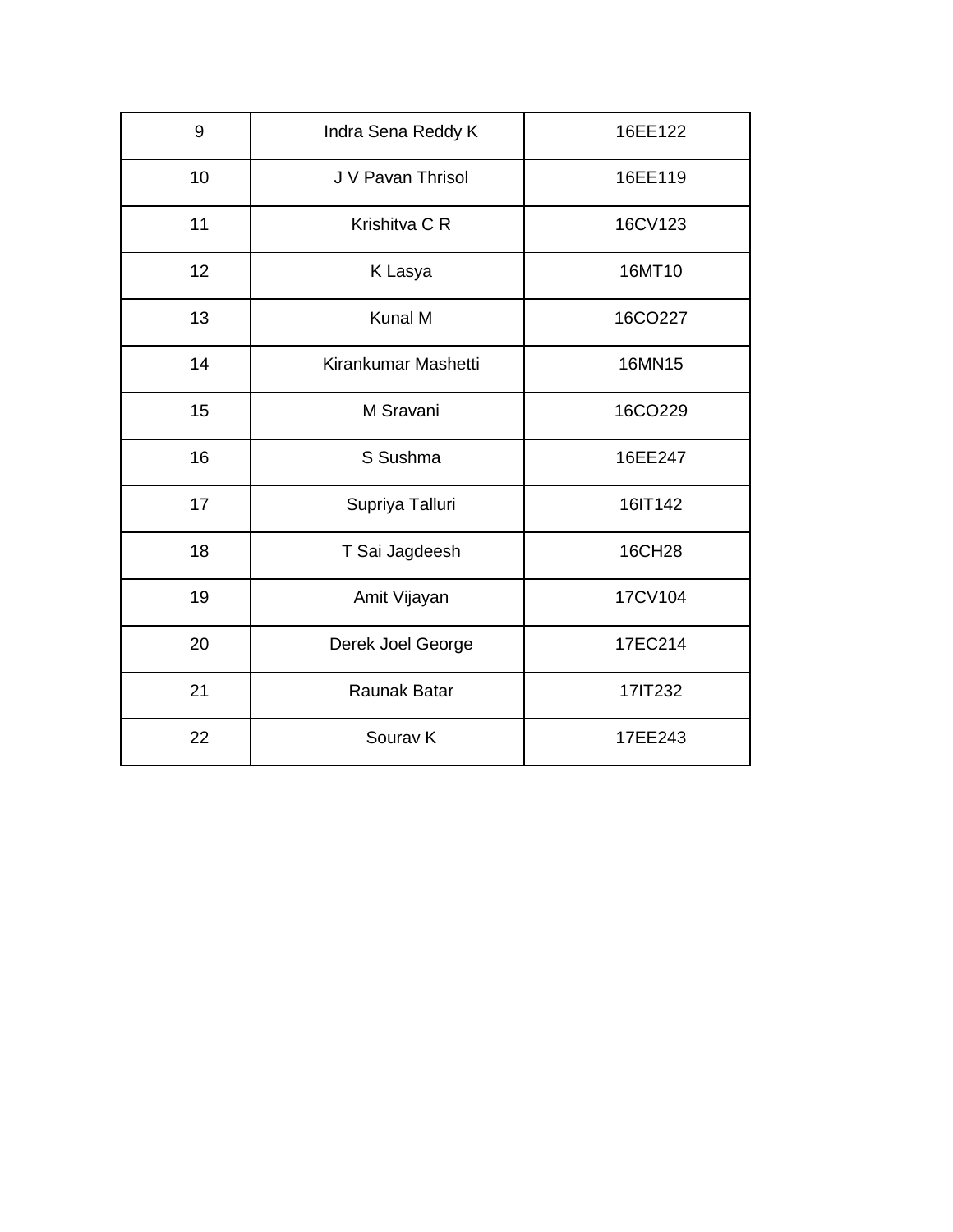

# **CORE**

| S.No            | <b>NAME</b>          | <b>POST</b>                            | <b>ROLL NO</b> |
|-----------------|----------------------|----------------------------------------|----------------|
| 1               | Athul Prakash I K    | Convenor                               | 14CH08         |
| $\overline{2}$  | <b>Azhar Neroth</b>  | Chairman, Content Development SIG Head | 14ME214        |
| 3               | Saumya Gupta         | Joint Convenor                         | 14CO241        |
| $\overline{4}$  | Aparna Menon         | Treasurer                              | 15IT152        |
| 5               | <b>Rahul Kumar</b>   | Media SIG Head                         | 14ME156        |
| 6               | Ahammed Nabeel M K   | Design SIG Head                        | 14MN03         |
| $\overline{7}$  | Sharon P Simon       | Photography SIG Head                   | 15EE246        |
| 8               | K Vindhya            | <b>Workshop Coordinator</b>            | 14CH23         |
| 9               | Shantanu Vijay       | <b>Events Coordinator</b>              | 15EC145        |
| 10 <sup>1</sup> | Emmanuel Biju Joseph | <b>Publicity Coordinator</b>           | 15EC213        |

## EXECUTIVE MEMBERS

| S.No          | <b>NAME</b>            | <b>ROLL NO</b> |
|---------------|------------------------|----------------|
| 1             | Jasir Mahmood P C      | 14CH20         |
| $\mathcal{P}$ | Muhammed Najvan        | 14ME242        |
| 3             | Alfaz Palayil          | 14EC105        |
| 4             | Shrinidhi S Talpankar  | 14CO143        |
| 5             | <b>Muhammed Saheer</b> | 14MT27         |
| 6             | <b>Mohammed Ameen</b>  | 15CO131        |
| 7             | Mohita chowdhury       | 15EC226        |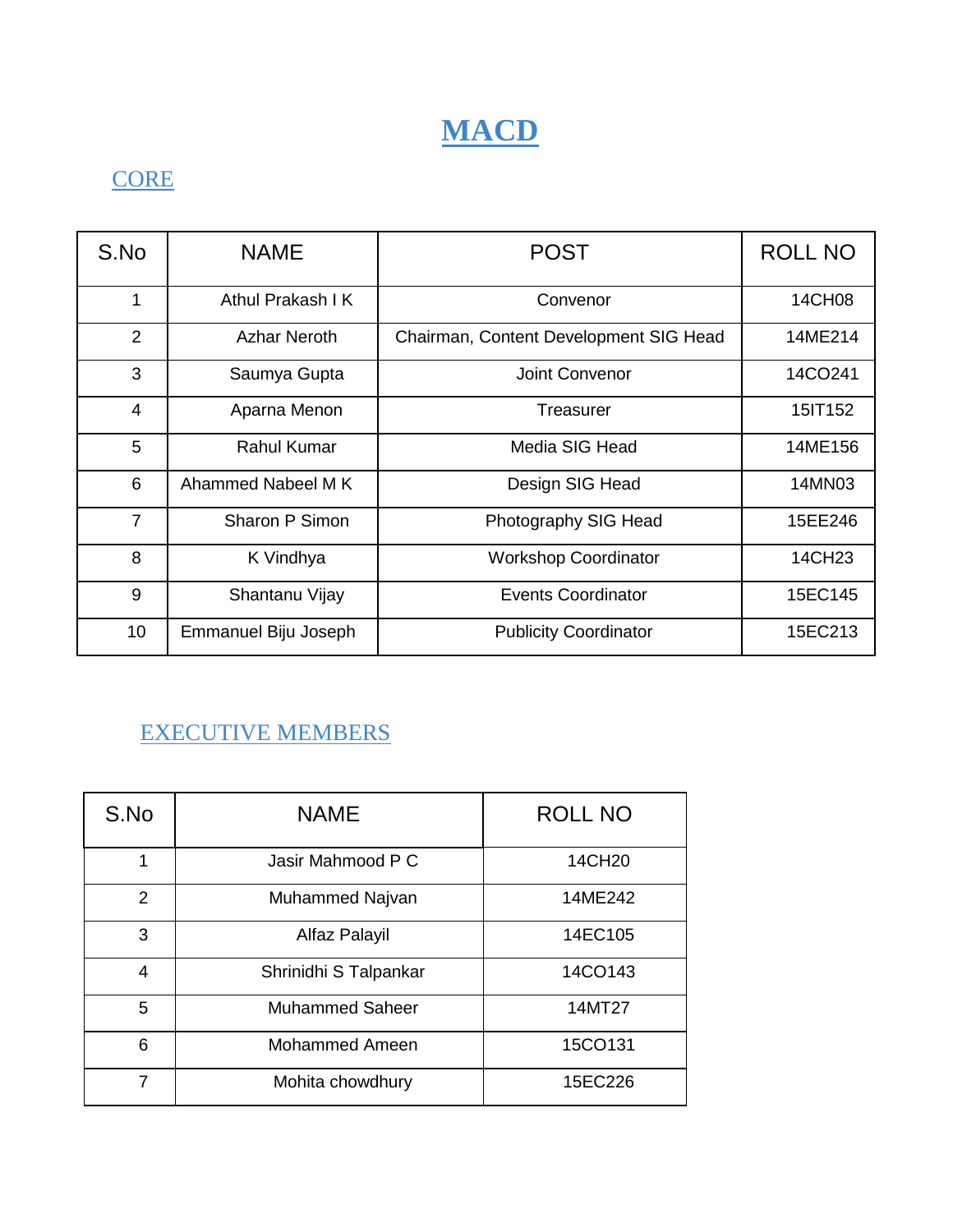| 8  | Rajgauri Khemnar   | 15IT133 |
|----|--------------------|---------|
| 9  | Apurva P           | 15EC105 |
| 10 | Faheem Abdu Sathar | 15CV215 |
| 11 | Rishi Veli         | 15EC236 |
| 12 | Mukesh Kumar Rajak | 15ME239 |
| 13 | Venkatesh Adapa    | 15MT01  |
| 14 | Amal Krishnan P    | 15ME210 |
| 15 | Chayanika Das      | 15CH11  |
| 16 | Sagar Bharadwaj    | 15CO141 |
| 17 | Raj Mehta          | 15EC140 |
| 18 | Pradyumna K S      | 15ME159 |
| 19 | Revanth            | 15IT137 |
| 20 | Praneeth P         | 15CH29  |
| 21 | Lakshman Saketh    | 15ME233 |
| 22 | Vinayak V Gopal    | 15ME278 |
| 23 | Rahul Kumar        | 15CO137 |
| 24 | Varun Shreyas      | 15MT39  |
| 25 | Amit Kumar         | 15CV205 |
| 26 | Sabir Abdulla S    | 15ME259 |
| 27 | Govind Jeevan      | 16CO221 |
| 28 | <b>U</b> Rithwik   | 16EC150 |
| 29 | Chethan J          | 16EE213 |
| 30 | Meenakshy Ganesan  | 16EE233 |
| 31 | Sreelakshmi S      | 16EC143 |
| 32 | Yukti gupte        | 16MT39  |
| 33 | Kshitiz khatri     | 16EE225 |
| 34 | Amarnath krishna   | 16EE206 |